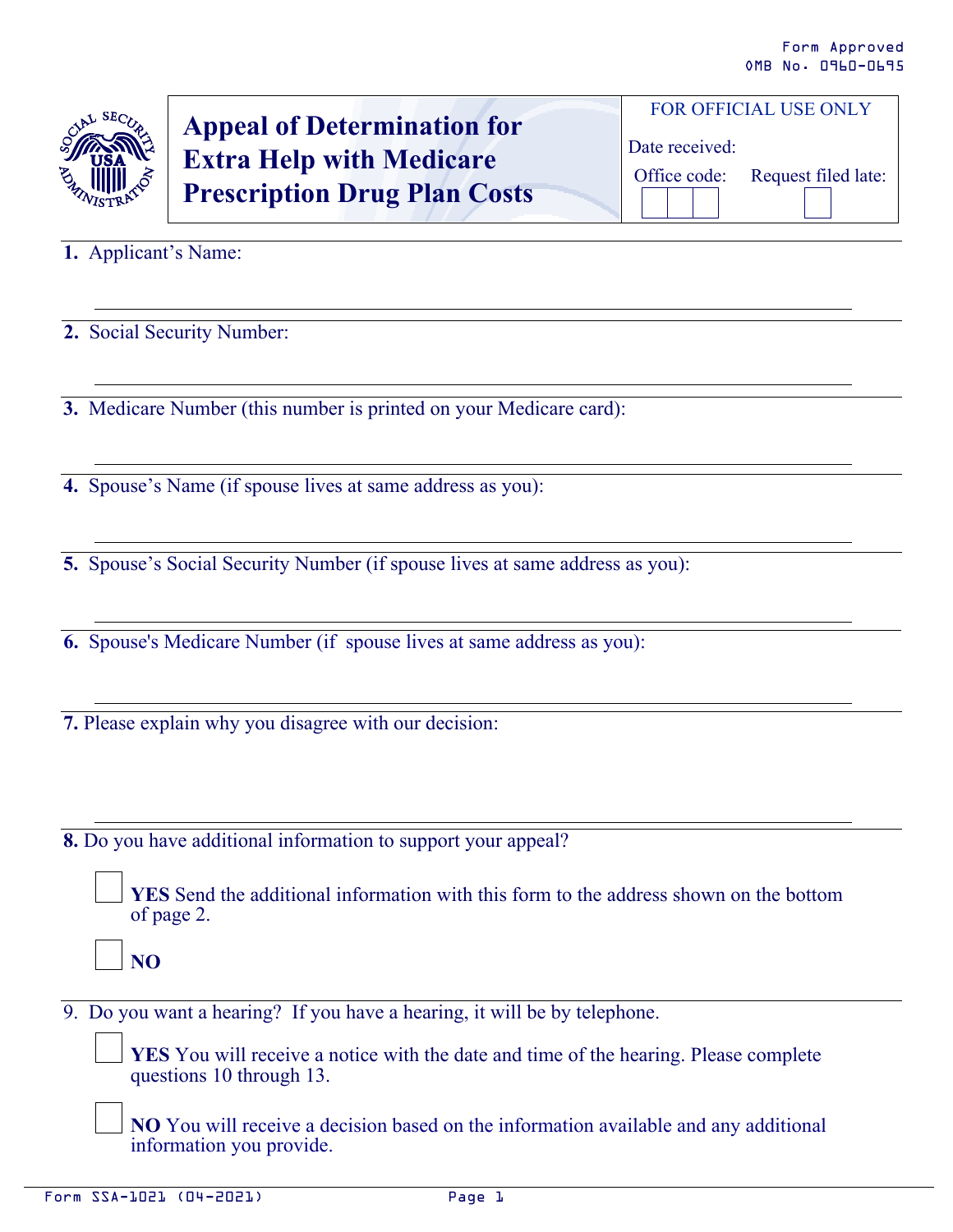

10. To give you time to prepare for the hearing, we must allow at least 20 days between the date of your request and the date we schedule the hearing. Do you want a hearing sooner if scheduling permits?

| <b>YES</b>                                                                                                                                                                                                                        |  |  |  |  |  |
|-----------------------------------------------------------------------------------------------------------------------------------------------------------------------------------------------------------------------------------|--|--|--|--|--|
| N <sub>O</sub>                                                                                                                                                                                                                    |  |  |  |  |  |
| 11. Do you need an interpreter?                                                                                                                                                                                                   |  |  |  |  |  |
| YES (Specify language):                                                                                                                                                                                                           |  |  |  |  |  |
| NO <sub>1</sub>                                                                                                                                                                                                                   |  |  |  |  |  |
| 12. Are you hearing impaired?                                                                                                                                                                                                     |  |  |  |  |  |
| <b>YES</b>                                                                                                                                                                                                                        |  |  |  |  |  |
| N <sub>O</sub>                                                                                                                                                                                                                    |  |  |  |  |  |
| 13. Will you have other people at the hearing?                                                                                                                                                                                    |  |  |  |  |  |
| <b>YES</b>                                                                                                                                                                                                                        |  |  |  |  |  |
| NO <sub>1</sub>                                                                                                                                                                                                                   |  |  |  |  |  |
| If YES, will you and the other people need to talk to us from more than one telephone number?                                                                                                                                     |  |  |  |  |  |
| We call this a conference call. When we send you the notice scheduling the hearing,<br><b>YES</b><br>we will give you a telephone number to use for this conference call and additional<br>instructions for setting up this call. |  |  |  |  |  |
| N <sub>O</sub>                                                                                                                                                                                                                    |  |  |  |  |  |

**Please return your completed appeal form, including the signature page, and any additional information to:** 

 **Social Security Administration Wilkes-Barre Direct Operations Center P.O. Box 1030 Wilkes-Barre, PA 18767-1030**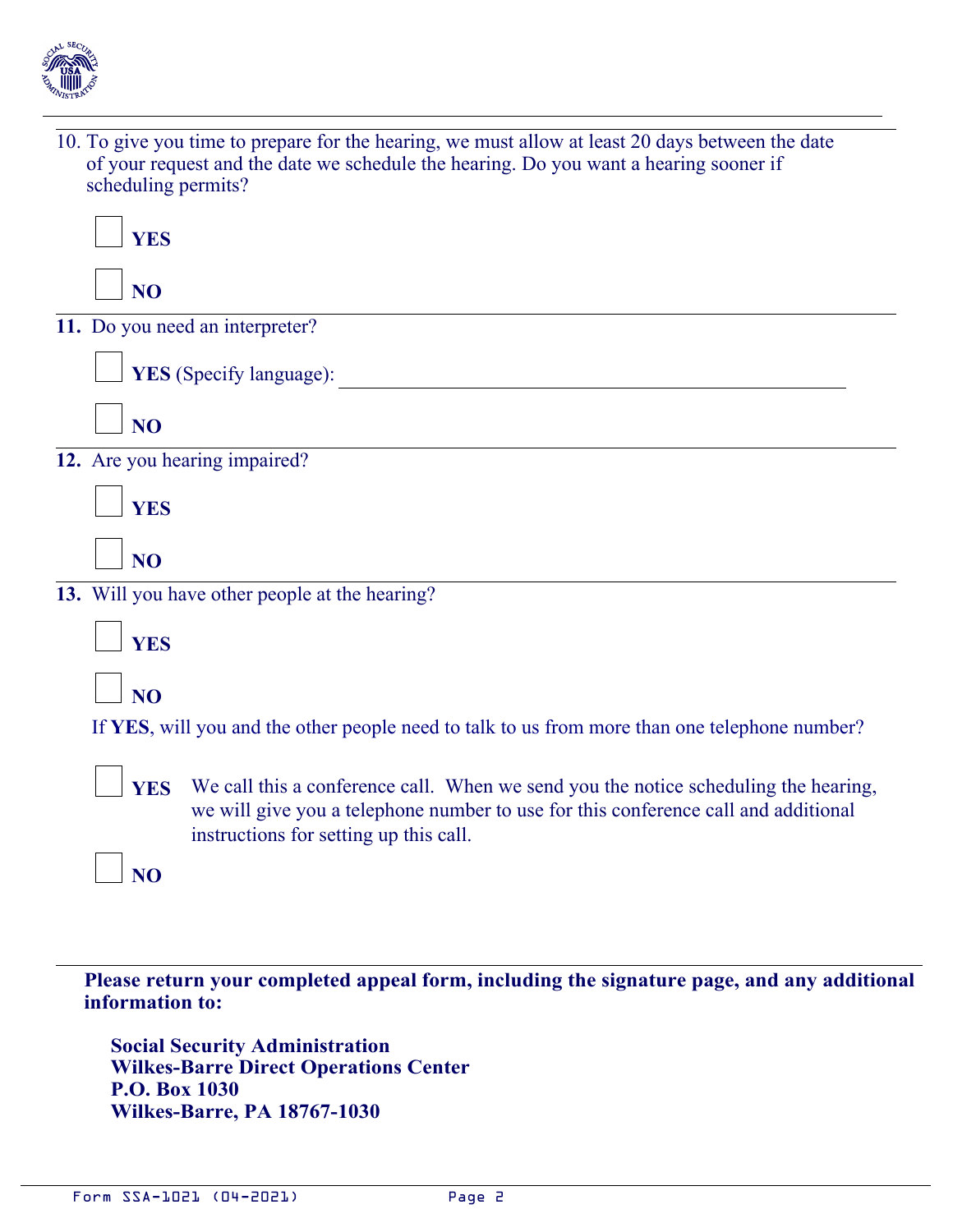

## Signatures

I declare under penalty of perjury that I have examined all the information on this form, and on any accompanying statements or forms, and it is true to the best of my knowledge. I understand that making a false statement is a crime punishable under Federal law. By submitting this appeal, I am authorizing the Social Security Administration to obtain and disclose information related to my income resources and assets, foreign and domestic, consistent with applicable privacy laws. This information may include, but is not limited to, information about my wages, account balances, investments, benefits, and pensions.

Please complete Section A. If you cannot sign, a representative may sign for you. If someone assisted you, complete Section B as well.

| <b>SECTION A</b>                                                                                                                                   |                         |                      |  |  |  |
|----------------------------------------------------------------------------------------------------------------------------------------------------|-------------------------|----------------------|--|--|--|
| Your Signature:                                                                                                                                    | Phone Number:           |                      |  |  |  |
| <b>Your Home Street Address:</b>                                                                                                                   | $ Apt. \#$              |                      |  |  |  |
| City:                                                                                                                                              | <b>ZIP</b> Code:        |                      |  |  |  |
| Your Mailing Street Address (if different from home address):                                                                                      | Apt. #:                 |                      |  |  |  |
| City:                                                                                                                                              | State:                  | <b>ZIP</b> Code:     |  |  |  |
| If you recently changed your address, put an $\overline{X}$ here:                                                                                  |                         |                      |  |  |  |
| If you would prefer that we contact someone else if we have additional questions, please provide the<br>person's name and a daytime phone number.  |                         |                      |  |  |  |
| <b>Print First Name:</b>                                                                                                                           | <b>Print Last Name:</b> | <b>Phone Number:</b> |  |  |  |
| <b>SECTION B</b>                                                                                                                                   |                         |                      |  |  |  |
| If someone assisted you, place an $\overline{X}$ in the box that describes that person and provide the rest of the<br>information requested below. |                         |                      |  |  |  |
| <b>Family Member</b><br>Attorney                                                                                                                   |                         |                      |  |  |  |
| Friend<br><b>Social Worker</b><br>Agency                                                                                                           |                         |                      |  |  |  |
| <b>Print First Name:</b>                                                                                                                           | <b>Print Last Name:</b> | Phone Number:        |  |  |  |
| Address:                                                                                                                                           | Apt. #:                 |                      |  |  |  |
| City:                                                                                                                                              | State:                  | ZIP Code:            |  |  |  |